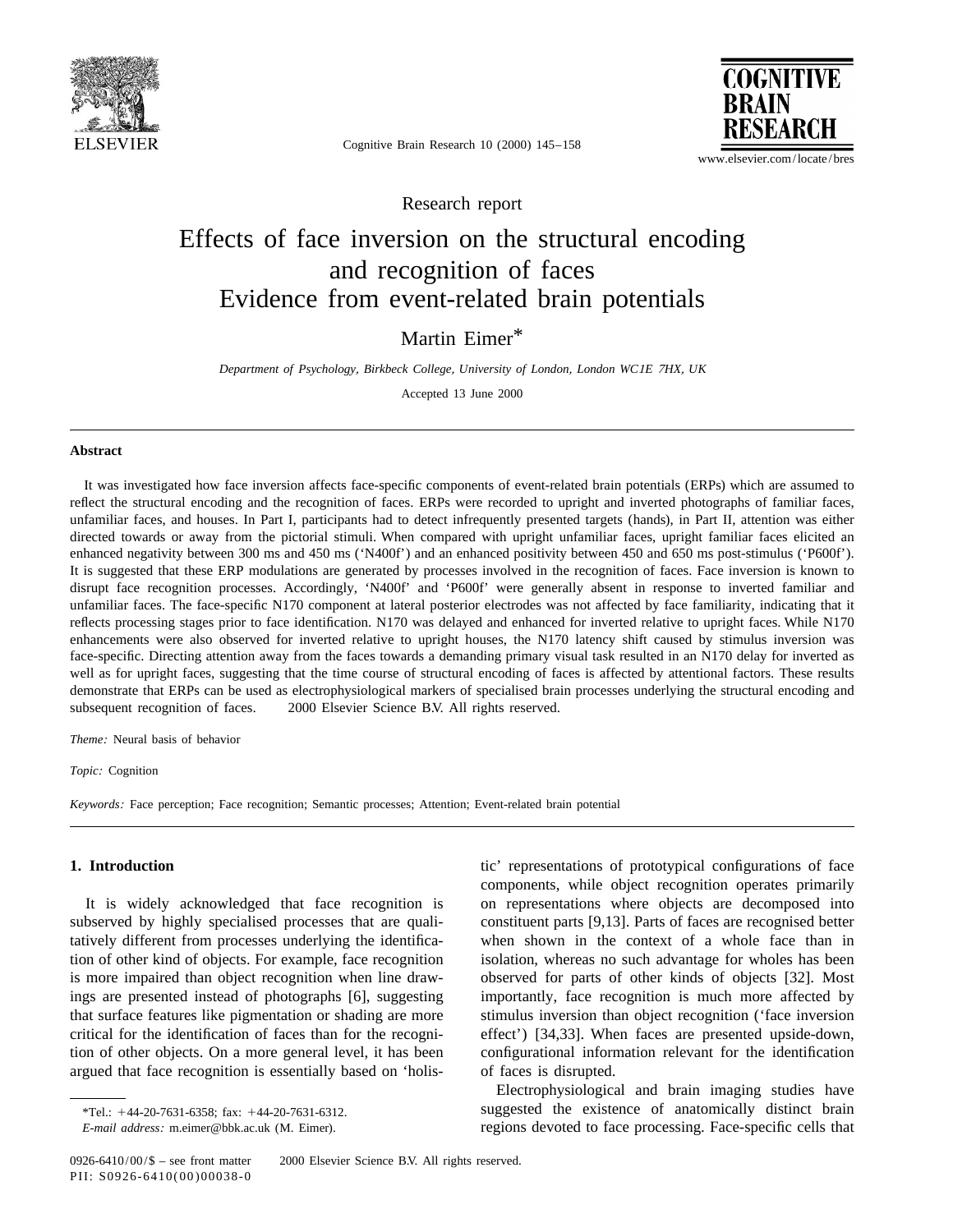respond strongly to faces, but not to other types of objects recognition and identification of faces (see also [3] for have been identified in the macaque temporal cortex in the similar results). inferior temporal gyrus and on the banks and the floor of While all of these observations were based on ERPs the superior temporal sulcus [26]. Importantly, many of recorded at the scalp surface, recent intracortical ERP these cells are sensitive to the configuration of face recording studies have identified a series of face-specific components. Their activity is reduced when facial features components in ventral occipital and temporal areas are rearranged, or only single face component are pre- [1,22,28]. A negative component with a latency of about sented [8]. Recent fMRI studies (cf. [27,21,18,16,19]) have 200 ms (N200) recorded from ventral occipitotemporal located an area in the fusiform gyrus that is strongly cortex was unaffected by the familiarity of faces and activated when faces are presented, but not in response to showed no habituation, suggesting that this potential houses, scrambled faces, or hands (but see [14,15]). reflects the pre-categorical perceptual analysis of faces. In Additional neuropsychological evidence for the existence contrast, a later positive potential (P350) originating from of separate face-specific processing modules comes from posterior lateral and anterior ventral temporal cortex double dissociations between face and object recognition. showed habituation, indicating that this component is In Prosopagnosia, face recognition is disproportionally generated by face-specific processes which are subject to impaired, and in the most extreme cases, object recognition top–down influences. capabilities seem entirely unaffected [7,31,24]. In contrast, If ERP components are to be used as markers for other agnosic patients are unable to identify different types successive stages involved in face perception and recogniof non-face objects, while face recognition remains re- tion, face-specific ERP effects should be shown to be markably intact [23,25]. Sensitive to experimental manipulations known to affect

tials (ERPs) provide yet another source of evidence for sion is known to disrupt face recognition, ERP components specialised brain processes subserving face perception and that reflect the encoding and recognition of faces should be recognition. Faces elicit a negative potential with a latency strongly influenced by the difference between upright and of 170 ms (N170) at lateral posterior temporal sites as well inverted face stimuli. Several studies have found effects of as a frontocentral positivity in the same latency range face inversion on the N170 component. When compared to [2–4,10–12,17,20]. In contrast, no N170 is triggered by upright faces, the N170 is delayed by about 8 ms in cars, hands, furniture, or by scrambled faces [2]. Because response to inverted faces. Although small, this latency face-specific N170 components have been found not only shift is remarkably robust and has been reported in several to intact upright faces, but also to inverted faces or isolated studies [2,29,30]. The delay of the N170 may be due to eyes (but see [10]), it has been argued that the N170 inadequate configural information provided by upsidereflects the perceptual encoding of face components rather down faces [29]. In line with this idea, N170 latency shifts than processing stages involved in face identification [2]. If have also been observed for faces with eyes removed this interpretation was correct, the N170 should not be relative to intact faces [10], and when participants were affected by the familiarity of a face. This has indeed been engaged in the analytical processing of face components demonstrated in recent studies [12,3] that compared ERPs [20]. N170 amplitude can also be affected by the orientaelicited by familiar and unfamiliar faces, and found that the tion of face stimuli. Larger N170 amplitudes for inverted face-specific N170 component at lateral temporal elec- relative to upright faces have been observed under controdes was entirely unaffected by the familiarity of a face. ditions where discriminations between faces were required This strongly suggests that the N170 reflects the early [29,30]. This effect may be due to the fact that inverted pre-categorical structural encoding of faces rather than faces are more difficult to process than upright faces, subsequent face recognition processes. However, ERP resulting in a sustained attentional 'processing negativity' modulations sensitive to face familiarity have been ob- overlapping with the N170 component [17]. served at longer latencies. In a study where ERPs were Because the N170 is unaffected by the familiarity of recorded in response to familiar faces, unfamiliar faces, faces [12,3], and therefore assumed to reflect processing and houses, while participants had to respond to in- stages prior to face identification, it is unlikely that effects frequently presented hand stimuli [12], familiar faces of face inversion on this component are directly linked to elicited an enhanced negativity between 300 ms and 500 the disruption of face recognition caused be face inversion. ms ('N400f'), which was followed by an enhanced In contrast to the N170, subsequent ERP modulations positivity beyond 500 ms post-stimulus ('P600f'). These ('N400f', 'P600f') are sensitive to face familiarity [12,3]. effects were maximal for the first presentation of in- If these components were generated by brain processes dividual familiar faces, and were attenuated, but still involved in face recognition, they should be attenuated or reliable, for subsequent presentations of the same faces. completely absent when familiar and unfamiliar faces are Because of their sensitivity to face familiarity, the 'N400f' presented upside-down. In contrast, if the 'N400f' and and 'P600f' are likely to indicate processes involved in the 'P600f' were found to be unaffected by face inversion, this

Face-specific modulations of event-related brain poten-<br>the efficiency of face processing. Because stimulus inver-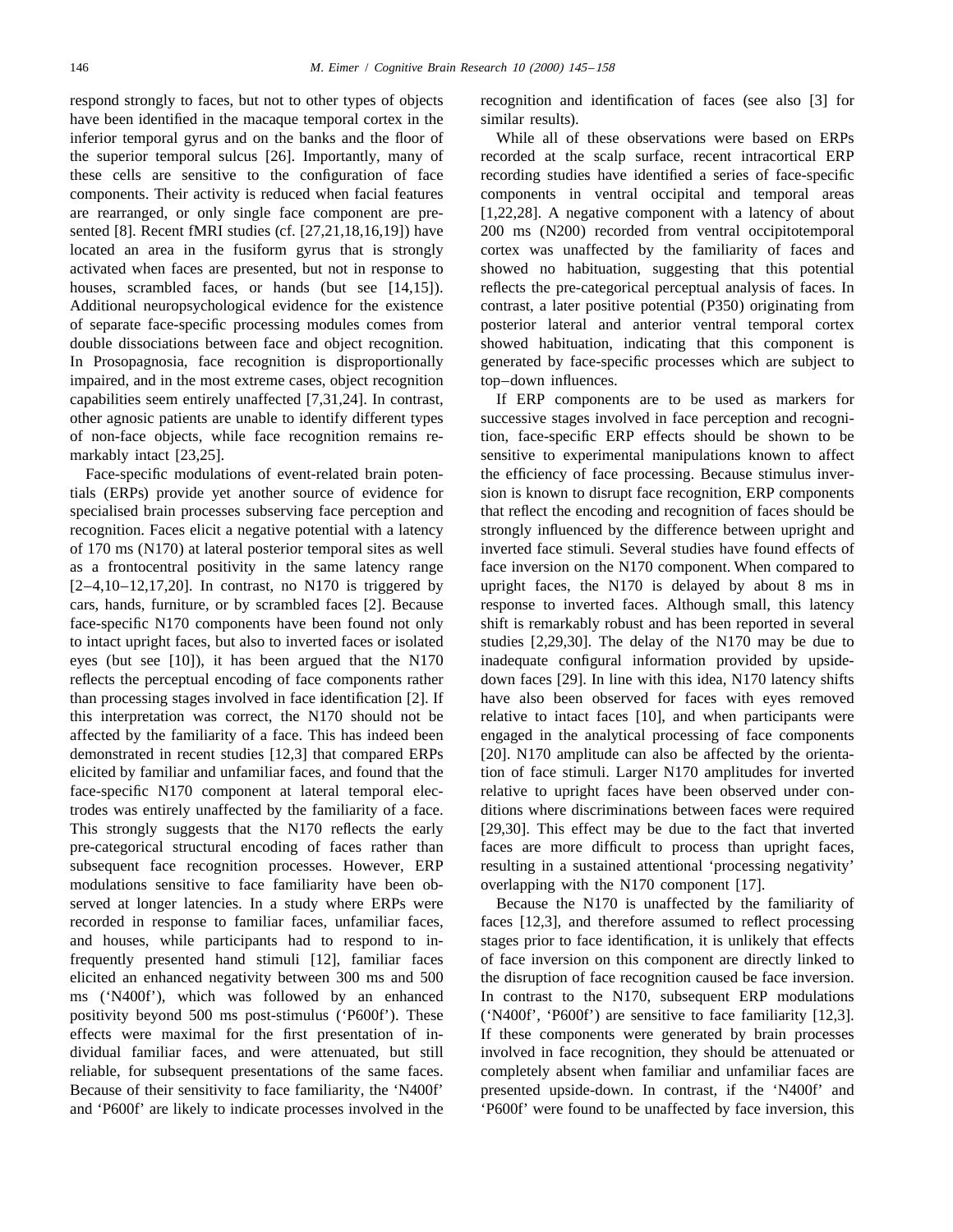would cast considerable doubt on their interpretation as detect immediate repetitions of these stimuli ('Detect electrophysiological markers of face recognition processes. Repetitions'), or to attend to the character strings in order Since these predictions have never been tested, the main to detect the presence of a digit embedded within this objective of the present experiment was to investigate if string, while ignoring the photographs present in the and how face inversion affects ERP components sensitive background ('Detect Digits'). If face inversion effects on to the familiarity of faces. the N170 component were sensitive to the current focus of

experiment investigating ERP correlates of face familiarity Repetitions' task where faces have to be attended, but not [12]. The experiment consisted of two parts, where famil- in the 'Detect Digits' condition where attention is engaged iar faces (politicians, movie stars, musicians, and other elsewhere. celebrities), unfamiliar faces, and non-face stimuli (houses) were presented in random order and either upright or upside-down. To determine whether participants could **2. Materials and methods** identify most of the faces labelled 'familiar', a face recognition test was run at the end of the experiment. In 2.1. *Participants* the first half of the experiment, participants were instructed to respond to infrequently presented left-pointing or right- Nineteen paid volunteers participated in the experiment, pointing hands ('Detect Hands' task), and to ignore all which was undertaken with the understanding and written other stimuli. ERPs elicited by familiar and unfamiliar consent of each participant. Two participants were exfaces were compared separately for upright and for in- cluded because their error rate exceeded 20% in the face verted face stimuli. Based on previous results [12], it was recognition test delivered at the end of the experiment, and expected that upright familiar faces would elicit an en- two were excluded because of a large number of eye blinks hanced negativity in the N400 time range ('N400f') as during the experiment, resulting in the rejection of more well as a subsequent positivity ('P600f') when compared than 40% of all trials. Thus fifteen participants (eight to upright unfamiliar faces. The critical question was what female), aged 18–30 years (mean age: 24.9 years) rewould happen to these components when familiar and mained in the sample. Fourteen participants were rightunfamiliar faces were presented upside-down. If the handed, one was left-handed, and all had normal or 'N400f' and 'P600f' were closely linked to ongoing face corrected-to-normal vision. None of them had participated recognition processes, they should be strongly affected by in previous experiments on face perception and recognithe disruption of these processes caused by face inversion. tion.

A second aim of the present study was to further investigate effects of face inversion on the N170 com- 2.2. *Stimuli and apparatus* ponent by testing whether these effects are modulated by face familiarity and attentional task demands. If N170 Participants were seated in a dimly lit sound attenuated latency shifts and amplitude enhancements produced by cabin, with response buttons under their left and right inverted faces were due to the increased difficulty of hands. A computer screen was placed 110 cm in front of structural encoding and face recognition due to the lack of the participant's eyes. Stimuli were photographs of familsufficient configural information, these effects may be iar and unfamiliar faces, houses, and hands that were more pronounced for familiar faces, which can be recog- digitally scanned, processed by graphics software, and nised, than for unfamiliar faces, which can not. To explore presented on a computer monitor in front of a white this possibility, effects of face inversion on the N170 were background. The stimulus set was identical to the stimulus quantified separately for familiar and for unfamiliar faces. set used in [12]. The familiar faces were photographs of Moreover, if N170 face inversion effects reflected in-<br>well-known politicians, movie stars, musicians, and other creased demands on face processing modules when con- celebrities. Fifty images of familiar faces, fifty images of fronted with upside-down faces, they should be affected by unfamiliar faces and thirty-two images of houses were the attentional requirements of a given task. They should used. All face images showed a frontal view, with eyes be elicited in tasks which require attention to be focused positioned in the middle of the image. In half of the trials, on individual faces [29,30], but presumably not when faces and houses were presented upright, in the other half, attention is actively directed away from face stimuli to a they were inverted. In Part I ('Detect Hands'), four images highly demanding primary visual task. To investigate this of left-pointing hands and four images of right-pointing possibility, photographs of upright and inverted familiar hands were presented in addition to faces and houses, and faces, unfamiliar faces, and houses were presented simul- these served as target stimuli (see below). Face and house taneously with superimposed alphanumerical character stimuli occupied a visual angle of approximately  $4.5^{\circ} \times 4^{\circ}$ , strings in the second half of this experiment. Participants and hand stimuli occupied a visual angle of about  $5.5^{\circ} \times 4^{\circ}$ . had to direct their attention to faces and houses in order to All stimuli were presented for 300 ms at the centre of the

The setup of the present study was similar to a previous attention, these effects should be present in the 'Detect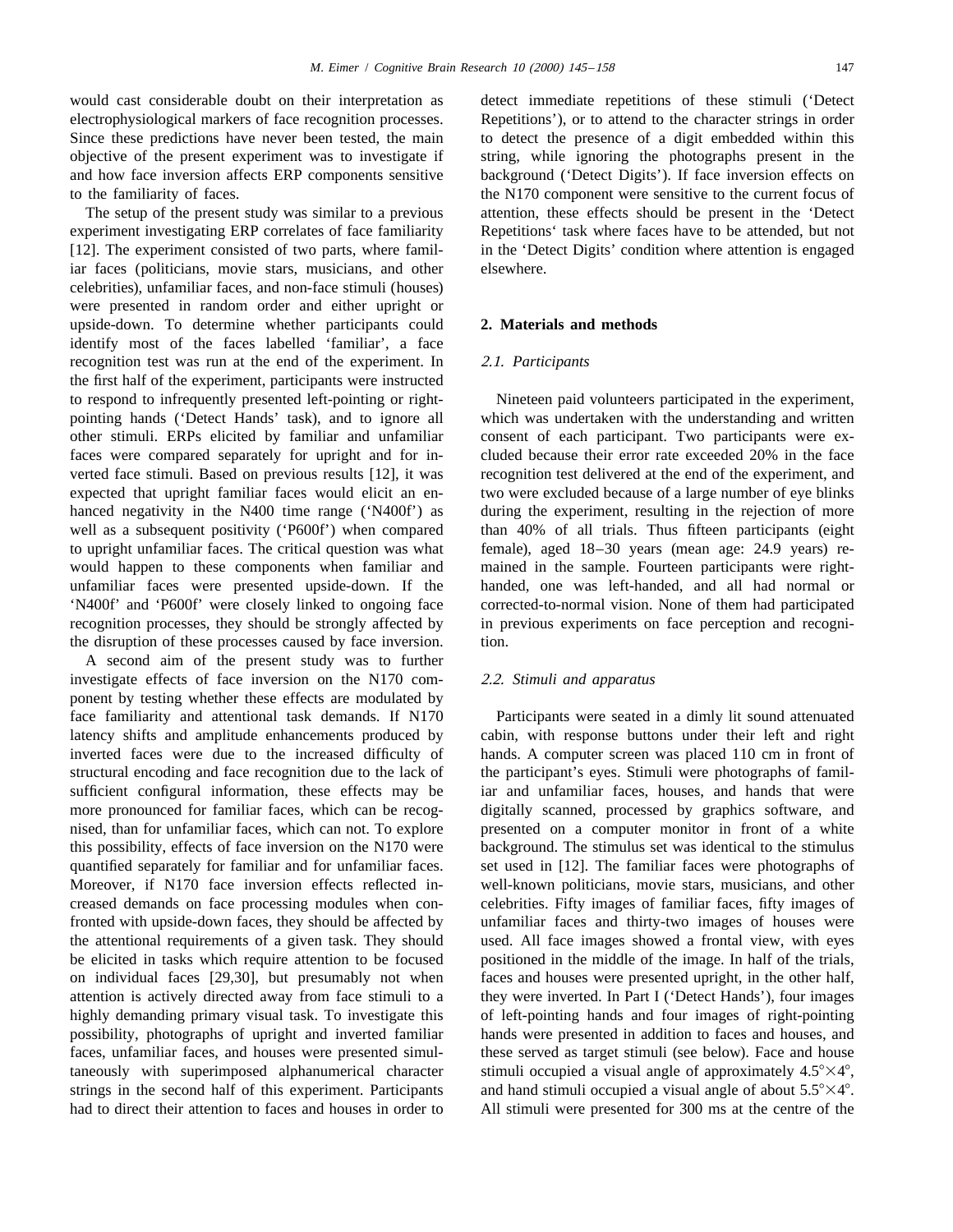rated by intertrial intervals of 1200 ms. In Part II, upright press whenever the image presented in the previous trial and inverted face and house stimuli were presented to- was immediately repeated. Repetitions occurred in 12 trials gether with an upright five-item string of red alphanumeric per block, and were equiprobable for upright and inverted characters, centred at fixation, and occupying a visual familiar faces, unfamiliar faces, and houses. In the remainangle of about  $2.5^{\circ} \times 0.5^{\circ}$ . ing 108 non-target trials per block, non-repeated upright

Participants were instructed to respond as quickly and of the two task conditions prior to the start of Part II. accurately as possible to the respective target stimuli, to At the end of the experiment, a face recognition test withhold responses to all other stimuli, and to maintain block was delivered where all 100 familiar and unfamiliar central eye fixation during the trials. Part I ('Detect face stimuli employed before were presented upright and Hands') consisted of 1152 trials, where upright and in random order. Participants had to judge the familiarity inverted familiar and unfamiliar faces, upright and inverted of each face by classifying them into one of four houses and hands were presented in random order. Each categories: (1) Definitely familiar face (name and professtimulus was randomly drawn from the respective stimulus sion known); (2) Familiar face (name not known); (3) set, with the exception that immediate stimulus repetitions Unfamiliar face (although vague feeling of familiarity); (4) were not allowed. After every 96 trials, a brief rest period Definitely unfamiliar face. Categories 1 to 4 were mapped was included, and participants could initiate the next run of to button press responses with the left middle and index trials by pressing the right button. Familiar and unfamiliar finger, and right index and middle finger, respectively. faces and houses were presented in 400 trials each (200 Each face stimulus remained on the screen until a response upright, 200 inverted), and houses were presented in 256 was made. Responses were classified as correct when trials (128 upright, 128 inverted). Fifty different familiar categories 1 or 2 were chosen for familiar faces, and faces, fifty unfamiliar faces and thirty-two houses were categories 3 or 4 for unfamiliar faces. used, so that each individual face and house stimulus was presented on average four times in an upright position, and four times inverted. In 96 trials, left-pointing and right- 2.4. *Recording and data analysis* pointing hands were presented with equal probability. Participants were instructed to respond with a left button EEG was recorded with Ag–AgCl electrodes from Fpz, press to hands pointing to the right side, and with a right Fz, Cz, Pz, T5, O1, T6, and O2 (according to the 10–20 button press to hands pointing to the left. Prior to the start system). EEG was measured relative to a reference elecof the 'Detect Hands' blocks, a brief training block was trode positioned on the tip of the nose. Electrode impedelivered, where different face and house photographs dance was kept below 5 k $\Omega$ . The amplifier bandpass was were presented.  $0.10-40$  Hz. EEG and EOG were sampled with a digitisa-

Presentation conditions were similar to Part I, except that manual responses (if present) was measured on each trial. no hands were shown, and each photograph was presented EEG was epoched off-line into periods of 900 ms, starting simultaneously with an upright alphanumeric string 100 ms prior to the onset of a stimulus, and ending 800 ms superimposed on the centre of the image. In five blocks after stimulus onset. Trials with eyeblinks (electrode Fpz ('Detect Digits'), the participants' task was to respond exceeding 60  $\mu$ V in the 800 ms interval following imperawith a left-hand button press whenever they detected a tive stimulus onset), movement artefact (voltage on any digit within this string. In 12 trials per block, one digit was recording electrode exceeding  $\pm 80 \mu V$  in the 800 ms presented together with four letters, and appeared equip- interval following stimulus onset), or overt responses on robably in one of the five serial positions within the string. non-target trials were excluded from further EEG analysis. These target strings were presented equally often in front ERPs were computed exclusively on the basis of nonof upright and inverted familiar faces, unfamiliar faces, target trials. For Part I, EEG was averaged separately for and houses. In the remaining 108 non-target trials, the all combinations of stimulus type (familiar face, unfamiliar strings consisted exclusively of letters, and upright and face, house) and orientation (upright, inverted). For Part II, inverted familiar faces, unfamiliar faces, and houses were these averages were computed separately for the 'Detect presented with equal probability (18 trials per block for Digits' and the 'Detect Repetitions' task. each combination of stimulus category and orientation). All measures were taken relative to the mean voltage of Immediate stimulus repetitions were not allowed. In the the 100 ms interval preceding stimulus onset. ERP effects other five blocks ('Detect Repetitions'), all images were of experimental variables were determined by conducting presented together with a five-item letter sequence, and repeated measures analyses of variance on ERP mean

screen, and successive stimulus presentations were sepa- participants' task was to respond with a left-hand button and inverted familiar faces, unfamiliar faces, and houses 2.3. *Procedure* were presented with equal probability. 'Detect Digits' and 'Detect Repetitions' blocks were delivered in randomised The experiment consisted of two successive parts. order. Participants received a brief training block for each

Part II consisted of ten blocks with 120 trials each. tion rate of 200 Hz, and stored on disk. The latency of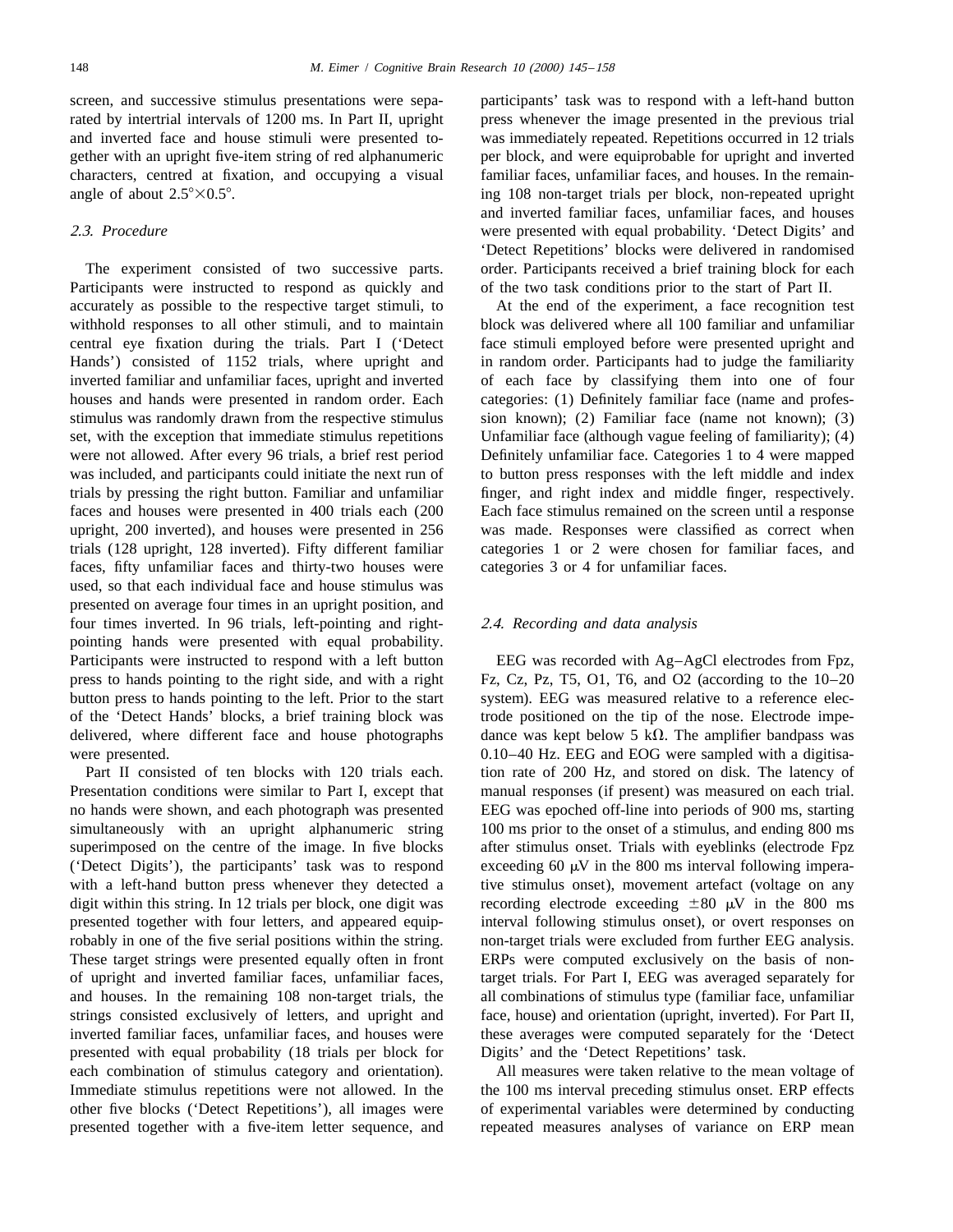amplitude and peak latency measures. Effects of ex- 3.3. *Effects of stimulus category and face inversion on* perimental variables on N170 amplitude and latency values *N*<sup>170</sup> *amplitude and latency* were investigated by repeated measures ANOVAs conducted separately for Part I and Part II. ERP components Fig. 1 shows grand-averaged ERPs in response to sensitive to face familiarity were analysed only for Part I.<sup>1</sup> upright and inverted faces (collapsed across familiar

faces and to discriminate between the familiar and un-  $(1,14)=3.23; P<0.094$ ). Although this effect tended to be familiar faces used in this experiment. Overall, less than larger over the right hemisphere (mean amplitude values 10% of all faces were classified incorrectly. Only 5.7% of for faces versus houses:  $+0.19 \mu V$  versus  $+1.51 \mu V$ ; all familiar faces were incorrectly categorised as unfamiliar  $-1.12 \mu V$  versus  $+2.24 \mu V$ , for T5 and T6, respectively), or definitely unfamiliar, while 87.7% of these faces were stimulus category×recording side interactions failed to classified as definitely familiar (category 1). To determine reach significance. At midline electrodes, an enhanced whether specific familiar faces were systematically unre-<br>positivity was elicited by faces relative to houses in the cognised, identification performance was analysed separ- N170 latency range (see Fig. 1), and this was reflected in a ately for each of the 50 familiar faces. Forty nine of these main effect of stimulus category  $(F(1,14)=51.77; P<$ faces were correctly identified by at least twelve particip-  $0.001$ ). ants, while the one remaining familiar face was correctly As can be seen in Fig. 1, a larger N170 component was classified by eight participants. 12.1% of all unfamiliar elicited by inverted as compared to upright faces. Howfaces were incorrectly classified as familiar, but only 1.9% ever, a similar effect of stimulus inversion was also of them were judged to be definitely familiar. obtained for houses. This was reflected in a main effect of

was significant ( $t$  (14)=2.33;  $P$ <0.036). The rate of False was present for faces ( $F$ <1). Alarms to non-target stimuli was 0.4% and 0.3% in these Fig. 1 also shows a shift in latency for the N170 elicited two tasks, respectively. by inverted as compared to upright faces at lateral tempo-

Greenhouse–Geisser adjustments to the degrees of free- unfamiliar faces) and to upright and inverted houses in Part dom were performed when appropriate. To test specific I ('Detect Hands'). N170 amplitude was quantified as effects or interactions, additional ANOVAs or paired *t*-tests mean amplitude within the 150–200 ms post-stimulus were employed. **latency window**, and was analysed at lateral temporal and occipital electrodes for the factors stimulus category (house versus face, collapsed across familiar and unfamiliar faces), orientation (upright versus inverted), and elec-**3. Results** trode side (left versus right). When compared to houses, faces elicited a distinct N170 component, as reflected by a 3.1. *Performance in the face recognition test* highly significant main effect of stimulus category at temporal electrodes  $(F (1,14)=28.59, P<0.001)$ . This Participants showed a good ability to identify familiar effect failed to reach significance at occipital sites (*F* 

orientation at lateral temporal electrodes  $(F(1,14)=37.85;$  $P<0.001$ ), which was accompanied by a orientation $\times$ 3.2. *Behavioural performance* recording side interaction (*F* (1,14)=6.71; *P*<0.021). Importantly, there was no indication of any stimulus In Part I ('Detect Hands'), mean reaction time  $(RT)$  to category×orientation interaction  $(F<1)$ . Subsequent *t*-test target stimuli was 565 ms and 553 ms, for left and right revealed significantly enlarged N170 amplitudes for inresponses, respectively, and this difference was not signifi- verted relative to upright faces as well as for inverted cant. Participants missed 1% of all target stimuli, and relative to upright houses at T6 (both  $t$  (14) $>3.4$ ; both responded on the wrong side on 3.8% of all target trials. In *P*<0.004), but not at T5. Mean amplitude values at T6 Part II, RT was faster in the 'Detect Repetitions' task than were  $-0.43 \mu V$  and  $-1.8 \mu V$  for upright and inverted in the 'Detect Digits' task of (542 ms versus 568 ms), faces, and  $+2.93 \mu\text{V}$  and  $+1.56 \mu\text{V}$  for upright and although this difference was not reliable. Participants inverted houses. At lateral occipital electrodes, larger N170 missed 10.7% of all targets in the 'Detect Digits' task, and amplitudes were elicited by inverted relative to upright 5.1% in the 'Detect Repetitions' task, and this difference houses  $(F(1,14)=9.82; P<0.007)$ , whereas no such effect

ral electrodes. N170 latency was quantified as the negative peak latency at lateral posterior electrodes between 150 and 200 ms post-stimulus. Main effects of orientation were<br><sup>1</sup>As a result of the limited number of trials contributing to the averages present at lateral temporal and occipital electrodes (*F* 

As a result of the limited number of trials contributing to the averages present at lateral temporal and occipital electrodes (*F* for each combination of experimental conditions in Part II, and the due to  $(1.14) = 32.26$ for each combination of experimental conditions in Part II, and the due to  $(1,14)=32.26$  and 5.26;  $P<0.001$  and 0.038, respectively), the fact that ERP modulations sensitive to face familiarity decrease in amplitude as a function of number of repetitions of individual familiar and these were accompanied by stimulus category $\times$ faces [12], ERP effects of face familiarity observed in Part II were orientation interactions  $(F (1,14)=6.46$  and  $7.01; P<0.023$ generally too small to yield overall reliable effects. and 0.019, for lateral temporal and occipital sites, respec-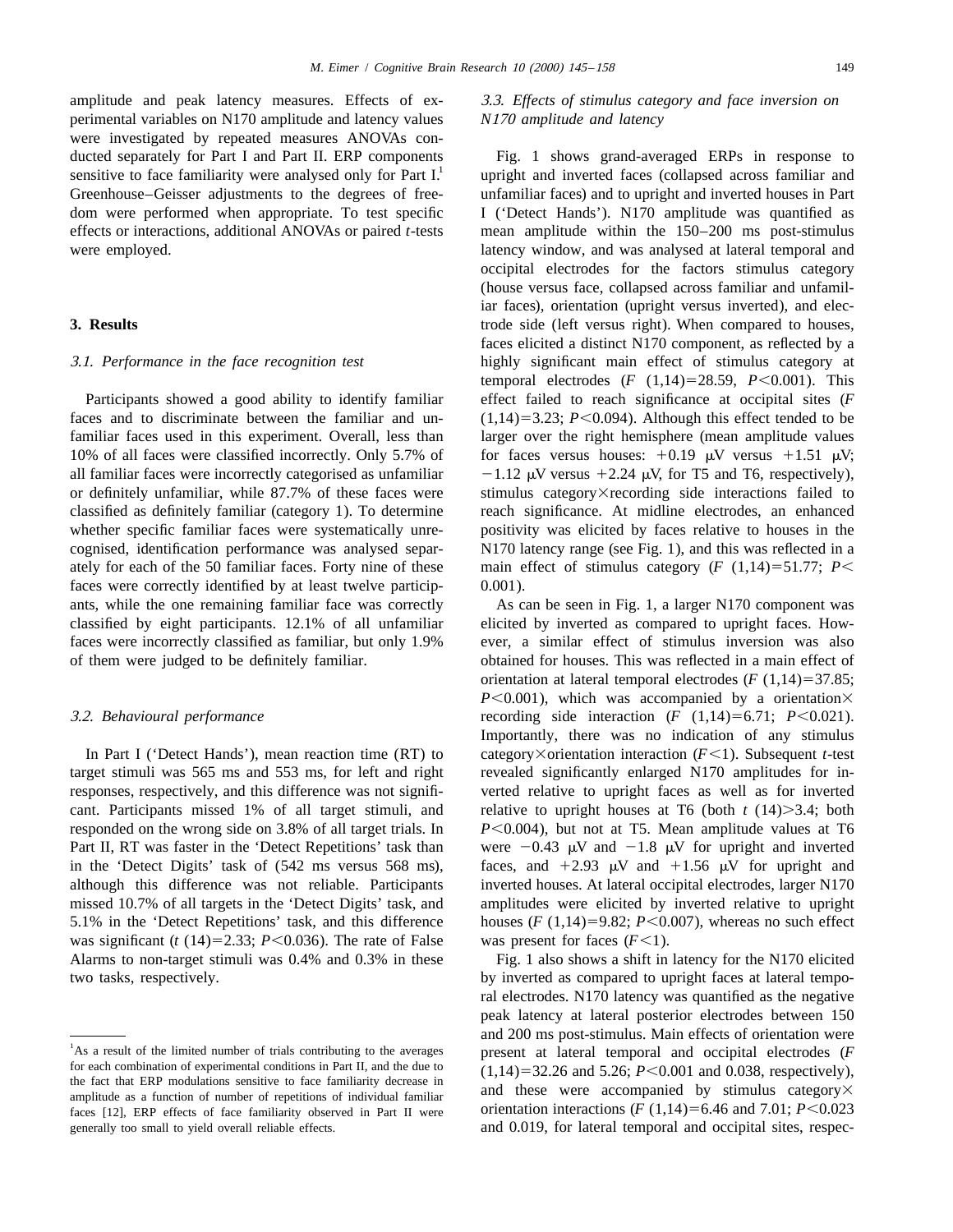

## ERPs to faces and houses - Part I

Fig. 1. Grand-averaged ERPs recorded in the first 300 ms following stimulus onset at midline and lateral posterior electrodes in response to faces (thin lines) and houses (thick lines) in Part I ('Detect Hands'). Solid lines indicate ERPs elicited by upright stimuli, dashed lines indicate ERPs elicited by inverted stimuli. ERPs to faces are collapsed across familiar and unfamiliar faces.

consistent delays of the N170 elicited by inverted relative inversion on N170 amplitude (at T6) and N170 latencies to upright faces at lateral temporal and occipital sites (all *t* (both at T5 and T6) were virtually identical for both types  $(14)$  $>$ 2.79; all *P*<0.014). Table 1 (top rows) shows N170 of face stimuli, and this was confirmed by the lack of any latencies for upright and inverted familiar and unfamiliar familiarity×orientation interactions for either N170 amfaces at lateral temporal electrodes. No effect of stimulus plitudes or latencies (both  $F<1$ ), demonstrating that the orientation on N170 latency was found for houses (Fig. 1). increase in N170 amplitudes as well as the delay in N170

response to upright and inverted faces in Part I, displayed no main effect of familiarity on lateral temporal N170

tively). Subsequent *t*-tests revealed small, but highly separately for familiar and unfamiliar faces. Effects of face latencies for inverted faces were entirely unaffected by 3.4. *Effects of face familiarity and attentional demands* face familiarity. This can also be seen in Table 1 (top *on N*<sup>170</sup> *components elicited by face stimuli* rows), where N170 peak latencies at T5 and T6 in response to upright and inverted faces are shown separately for Fig. 2 (top) shows ERPs elicited at T5 and T6 in familiar and unfamiliar faces. Importantly, there was also

Table 1

Peak latencies (in ms post-stimulus) of the N170 at lateral temporal electrodes in response to upright and inverted familiar and unfamiliar faces in the 'Detect Hands' task (Part I) and the 'Detect Repetitions' and 'Detect Digits' tasks (Part II)

|                                     | T5 (left hemisphere) |          | T6 (right hemisphere) |          |
|-------------------------------------|----------------------|----------|-----------------------|----------|
|                                     | Upright              | Inverted | Upright               | Inverted |
| Detect Hands-Familiar Faces         | 167                  | 175      | 170                   | 177      |
| Detect Hands-Unfamiliar Faces       | 163                  | 175      | 169                   | 175      |
| Detect Repetitions-Familiar Faces   | 173                  | 178      | 172                   | 178      |
| Detect Repetitions-Unfamiliar Faces | 170                  | 182      | 170                   | 177      |
| Detect Digits-Familiar Faces        | 180                  | 179      | 177                   | 179      |
| Detect Digits-Unfamiliar Faces      |                      | 179      | 175                   | 175      |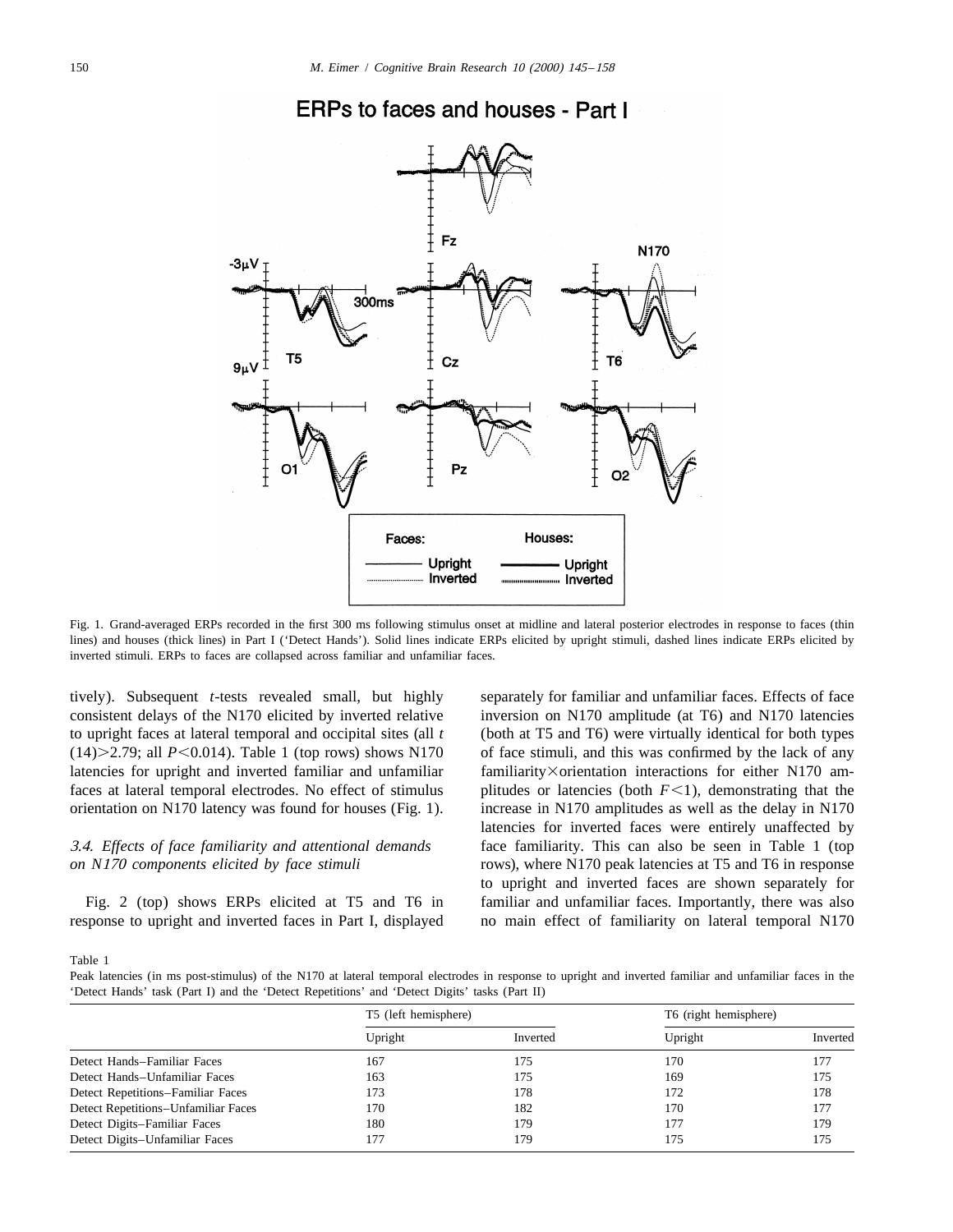

Fig. 2. Top panels: Grand-averaged ERPs recorded in the first 300 ms following stimulus onset in Part I ('Detect Hands') at lateral temporal electrodes in response to familiar faces (top) and unfamiliar faces (bottom) when faces were upright (solid lines) or inverted (dashed lines). Bottom panels: Grand-averaged ERPs recorded in Part II at lateral temporal electrodes in the 'Detect Repetitions' condition (top) and the 'Detect Digits' condition (bottom) when faces were upright (solid lines) or inverted (dashed lines).

amplitudes  $(F<1)$  or latencies  $(F<2.3)$ , indicating that the familiar and unfamiliar faces) in Part II, displayed separ-N170 is unaffected by familiarity (see also Figs. 3 and 4). ately for both task conditions. Larger N170 components

response to upright and inverted faces (collapsed across 'Detect Repetitions' task, presumably reflecting differences

Fig. 2 (bottom) shows ERPs elicited at T5 and T6 in were elicited in the 'Detect Digits' task relative to the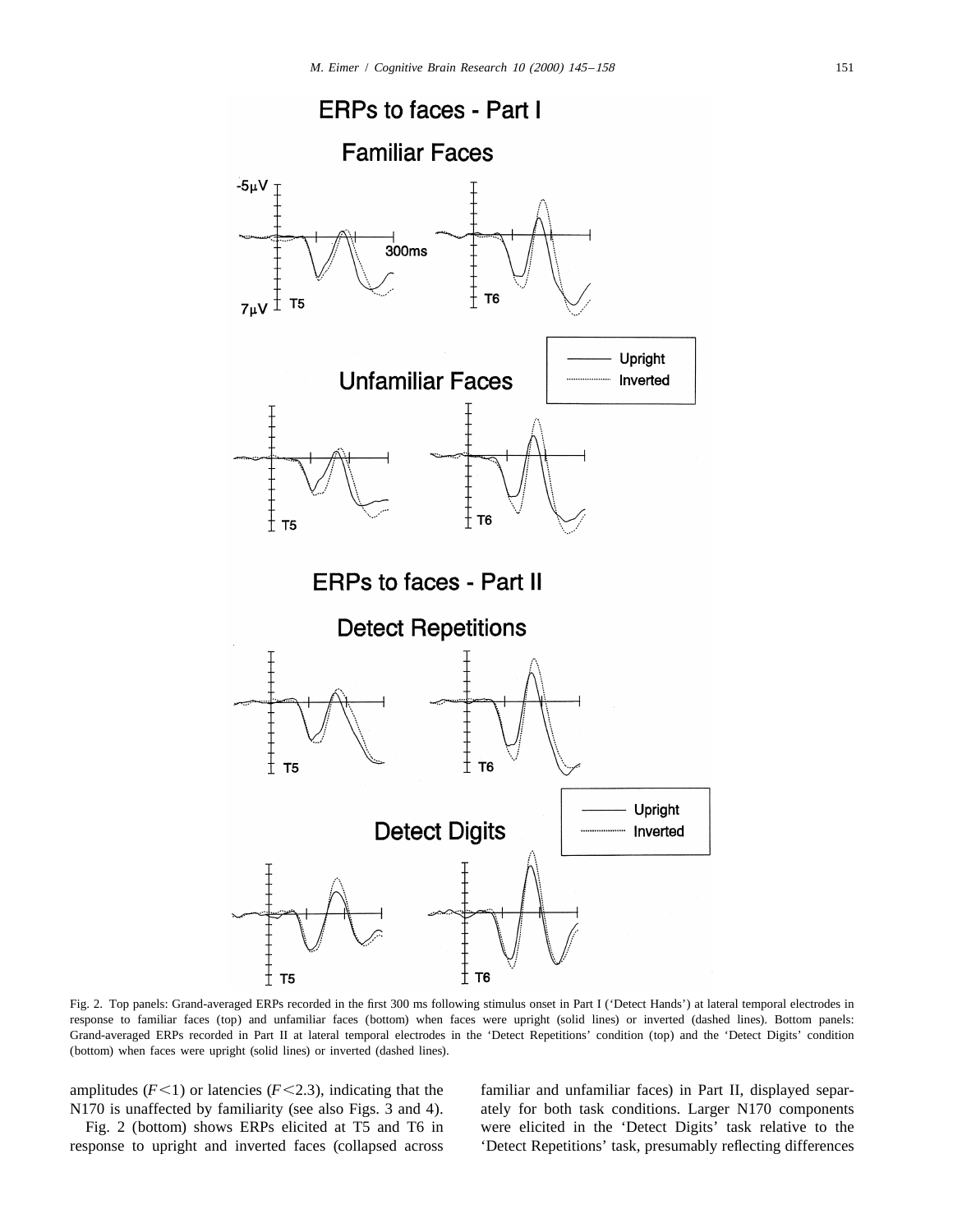



Fig. 3. Grand-averaged ERPs recorded in the first 700 ms following stimulus onset in Part I ('Detect Hands') at midline and lateral posterior electrodes in response to upright familiar faces (solid lines) and upright unfamiliar faces (dashed lines).

reflected in effects of task condition on N170 mean Fig. 2), with larger temporal and occipital N170 comamplitudes at lateral temporal and occipital electrodes (*F* ponents for inverted relative to upright houses (both *F*  $(1,14)=19.92$  and  $21.87$ ;  $P<0.002$  and 0.001, respective-  $(1,14)$   $\geq$ 25.7; both  $P<0.001$ ). ly). Similar to Part I, N170 amplitudes were larger for As in Part I, a main effect of orientation on N170 inverted as compared to upright faces at lateral temporal latency was found  $(F(1,14)=21.39; P<0.001)$ , as N170 electrodes  $(F (1,14)=21.70; P<0.001)$ . Enhanced N170 peak amplitudes were again delayed for inverted as amplitudes for inverted as compared to upright faces were compared to upright faces. However, this effect was present at T5 as well as at T6 (both *F* (1,14) $>8.8$ ; both accompanied by a highly significant task condition $\times$ *P*<0.01). No indication of any task condition  $\times$ orientation orientation interaction (*F* (1,14)=13.60; *P*<0.002). While interaction was obtained  $(F<1)$ , suggesting that the effect  $N170$  latency was reliably delayed for inverted faces at T5 of face inversion on N170 amplitudes was independent of and at T6 in the 'Detect Repetitions' task (both  $t(14)$  >4.0; attention being directed towards or away from the face both  $P<0.001$ ), no reliable latency differences were

in the attentional demands of these two tasks. This was ERPs elicited in Part II in response to houses (not shown in

stimuli. Effects of stimulus inversion were also present for measured in the 'Detect Digits' task (both  $t \leq 1$ ). As can be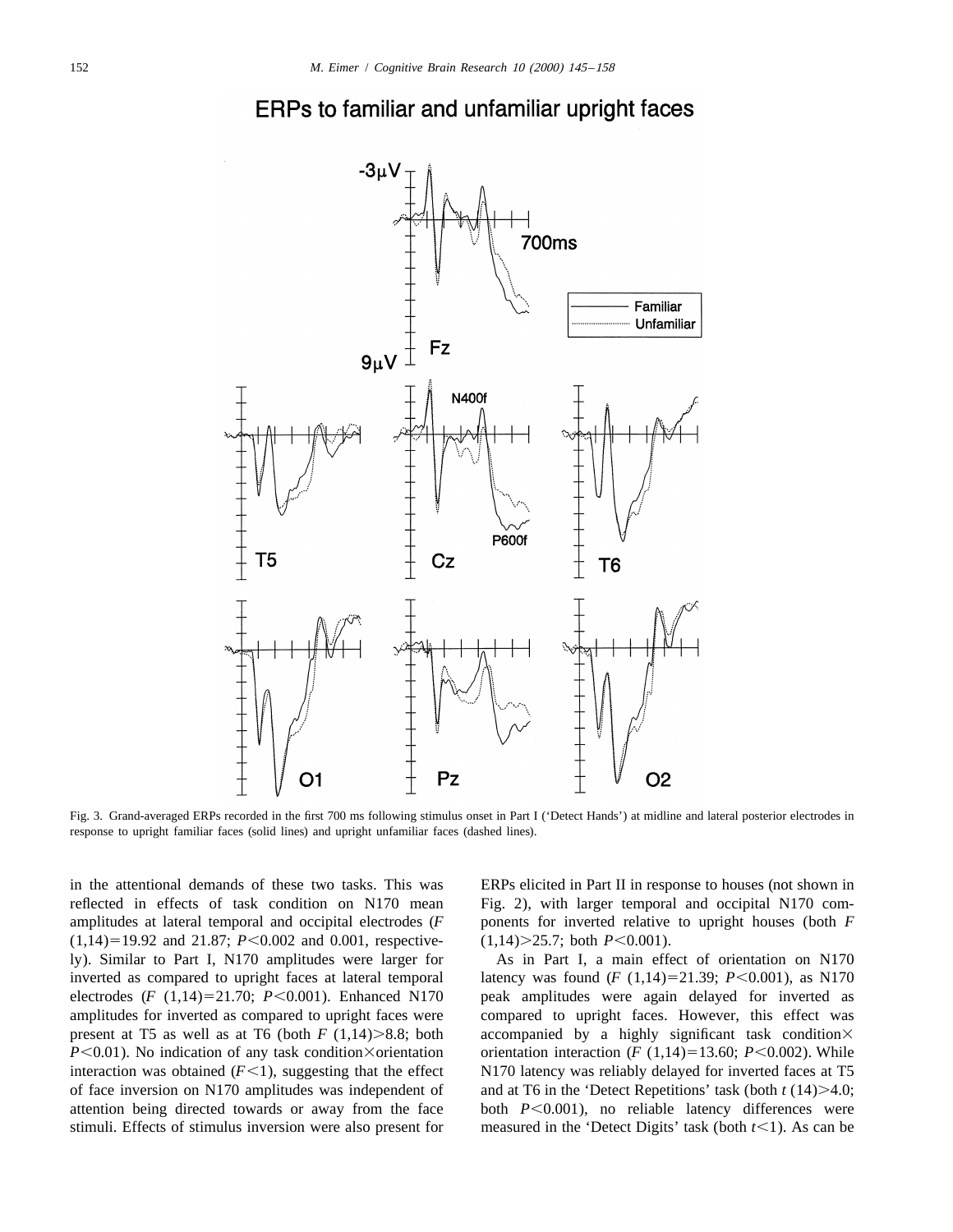



Fig. 4. Grand-averaged ERPs recorded in the first 700 ms following stimulus onset in Part I ('Detect Hands') at midline and lateral posterior electrodes in response to inverted familiar faces (solid lines) and inverted unfamiliar faces (dashed lines).

seen from Table 1 (bottom rows), N170 was delayed for 3.5. *Effects of face inversion on ERP components* both upright and inverted faces in the 'Detect Digits' task *sensitive to face familiarity* ('*N*400*f*' *and* '*P*600*f*') relative to upright faces presented in the 'Detect Repetitions' task. This was further investigated by ANOVAs Fig. 3 shows grand-averaged ERPs elicited in Part I conducted separately for N170 latency values obtained for ('Detect Hands') in response to familiar and unfamiliar upright and inverted faces. A main effect of task condition upright faces, and Fig. 4 shows ERPs to inverted familiar was present for upright faces  $(F(1,14)=11.02; P<0.005)$ , and unfamiliar faces in the 'Detect Hands' task. Difference reflecting an N170 delay in the 'Detect Digits' relative to waveforms obtained by subtracting ERPs to unfamiliar the 'Detect Repetitions' task, while no differences between faces from ERPs to familiar faces, separately for upright task conditions were found for inverted faces  $(F<1)$ . As and inverted face stimuli, are shown in Fig. 5. For upright before, face familiarity failed to affect N170 amplitudes faces, familiarity was reflected in an enhanced negativity  $(F<1)$  and latencies  $(F<2.8)$  in Part II, thus confirming between 300 and 450 ms post-stimulus elicited by familiar previous findings that the N170 is not affected by the as compared to unfamiliar faces ('N400f'). Beyond 450 ms familiarity of faces. **post-stimulus**, familiar faces elicited an enlarged positivity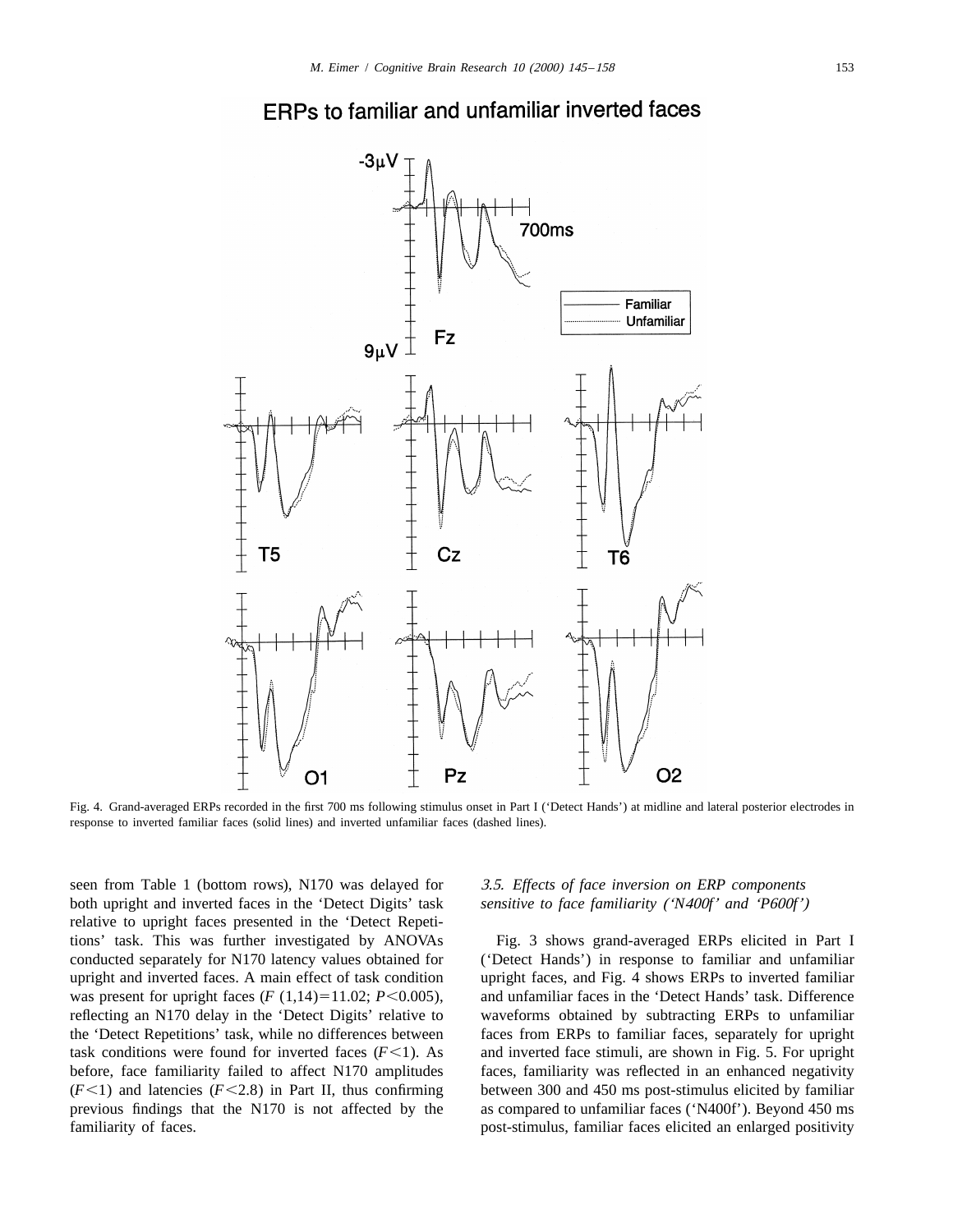

Fig. 5. Difference waveforms obtained in the first 700 ms following stimulus onset in Part I ('Detect Hands') at midline and lateral posterior electrodes by subtracting ERPs to unfamiliar faces from ERPs to familiar faces for upright faces (solid lines) and inverted faces (dashed lines).

than at lateral sites, and most pronounced at Cz and Pz. Most importantly, significant familiarity×orientation inter-For inverted faces, 'N400f' and 'P600f' effects were actions were obtained at midline sites  $(F (1,14)=7.30;$ considerably attenuated. These effects were statistically  $P \le 0.017$ ) and lateral temporal electrodes ( $F(1,14)=4.84$ ; analysed on the basis of mean amplitudes obtained in  $P \leq 0.045$ ), indicating that these effects were affected by response to face stimuli within two time windows centred the difference between upright and inverted faces (see Fig. on the average latencies of these components ('N400f': 5). At lateral occipital sites, this familiarity×orientation 320–440 ms post-stimulus; 'P600f':  $450-650$  ms post- interaction almost reached significance ( $F(1,14)=4.34$ ; stimulus). ANOVAs were conducted separately for midline,  $P \le 0.056$ ). Enhanced negativities for familiar as compared temporal, and occipital electrodes, for the factors face to unfamiliar upright faces were present at all midline familiarity, orientation, and electrode location (frontal electrodes (all  $t$  (14) $>3.82$ ; all  $P<0.002$ ), whereas no versus central versus parietal for midline electrodes; left reliable effects of familiarity were obtained for inverted versus right for lateral temporal and occipital sites).  $\frac{1}{2}$  faces (all  $t \le 1.2$ ). Enhanced nega

Main effects of familiarity were present in the 'N400f' latency range at midline electrodes as well as lateral <sup>2</sup>As the difference waveforms shown in Fig. 5 suggested that the 'N400f' action (*F* (2,28)=3.65; *P*<0.068;  $\epsilon$ =.593) suggested that were found for inverted faces.

('P600f'). Both effects were larger at midline electrodes this effect tended to be larger at Cz and Pz than at Fz.

temporal and occipital sites (all  $F(1,14) > 8.10$ ; all  $P <$  at midline electrodes might be delayed for inverted relative to upright the number of the pass of mean of the pass of mean the pass of mean the pass of mean the 0.013), reflecting enhanced negativities for familiar as annulism analysis was conducted on the basis of mean<br>compared to unfamiliar faces. At midline electrodes, a significantly enhanced negativities for familiar faces we marginally significant familiarity×electrode location inter- upright stimuli (all *t* (14)>3.98; all *P*<0.001), no reliable 'N400f' effects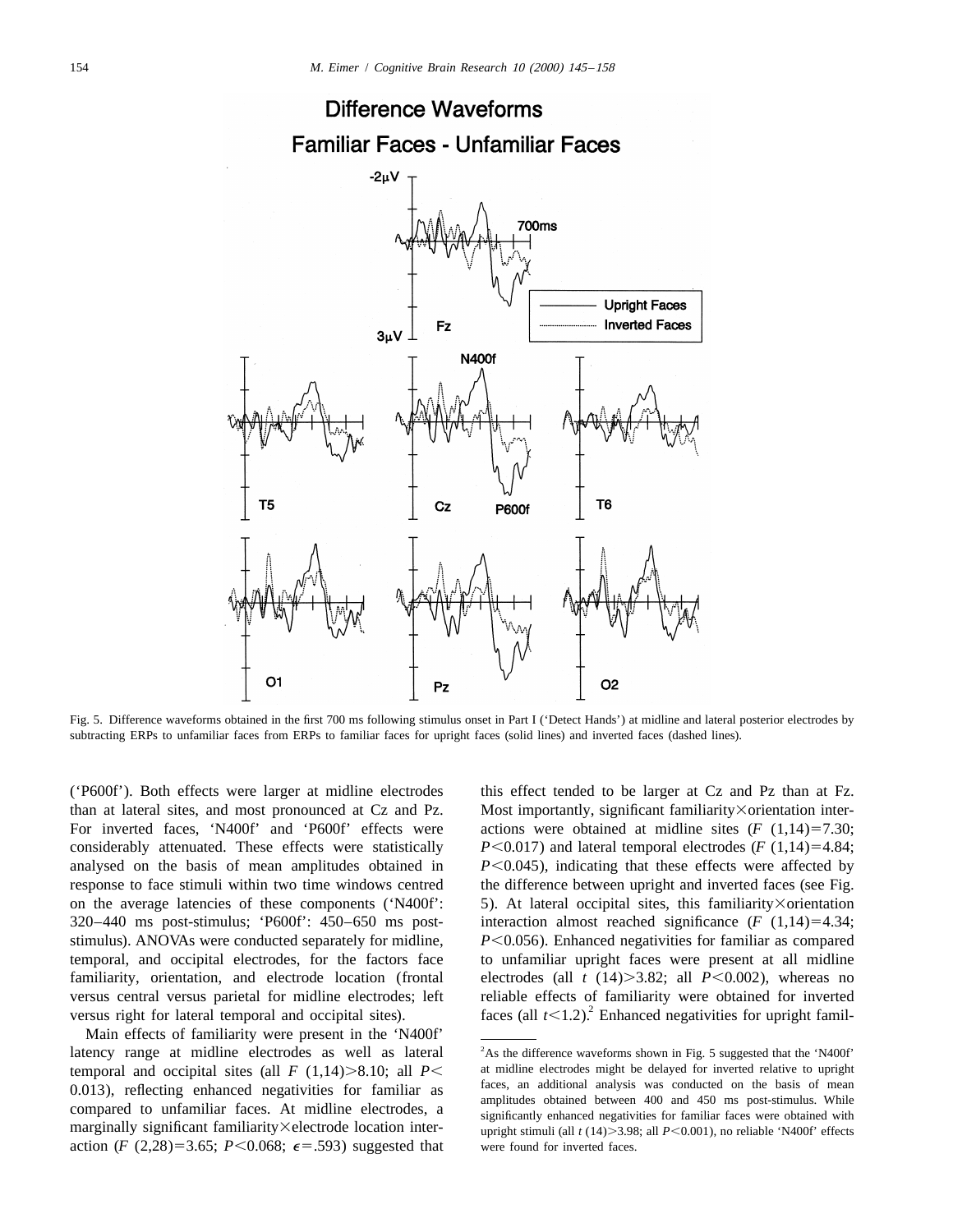*P*<0.02). Similar, although considerably smaller effects compared to unfamiliar faces. Importantly, this effect was were also present in response to inverted faces at lateral accompanied by a highly significant familiarity× posterior sites (all *t* (14) > 2.25; all *P*<0.041), except for orientation interaction (*F* (1,14) = 15.20; *P*<0.002). As can

iar as compared to upright unfamiliar faces were present at was present at midline electrodes  $(F (1,14)=10.07; P<$ all lateral temporal and occipital sites (all  $t(14)$   $\geq$  2.60; all 0.007), reflecting enlarged positivities for familiar as T6. Fig. 6 (top) shows the mean familiar face-unfamiliar be seen from Figs. 3 and 4, a 'P600f' was clearly present face difference amplitudes obtained in the 'N400f' time in response to upright face stimuli, but not when inverted range for upright and inverted faces. It demonstrates that familiar and unfamiliar faces were presented. This was 'N400f' effects were consistently larger in response to confirmed by subsequent *t*-tests, which revealed highly upright faces, and that these differences were most pro- significant differences between upright familiar faces and nounced at midline electrodes. upright unfamiliar faces at all midline electrodes (all *t* In the 'P600f' latency range, a main effect of familiarity  $(14)$  > 3.18; all *P*<0.007). In contrast, no reliable am-



Fig. 6. Top: Mean amplitude differences between ERPs elicited by familiar faces and ERPs elicited by unfamiliar faces in the 'N400f' time range at midline and lateral posterior electrodes, displayed separately for upright faces and inverted faces. Bottom: Mean amplitude differences between ERPs elicited by familiar faces and ERPs elicited by unfamiliar faces in the 'P600f' time range at midline electrodes, displayed separately for upright faces and inverted faces.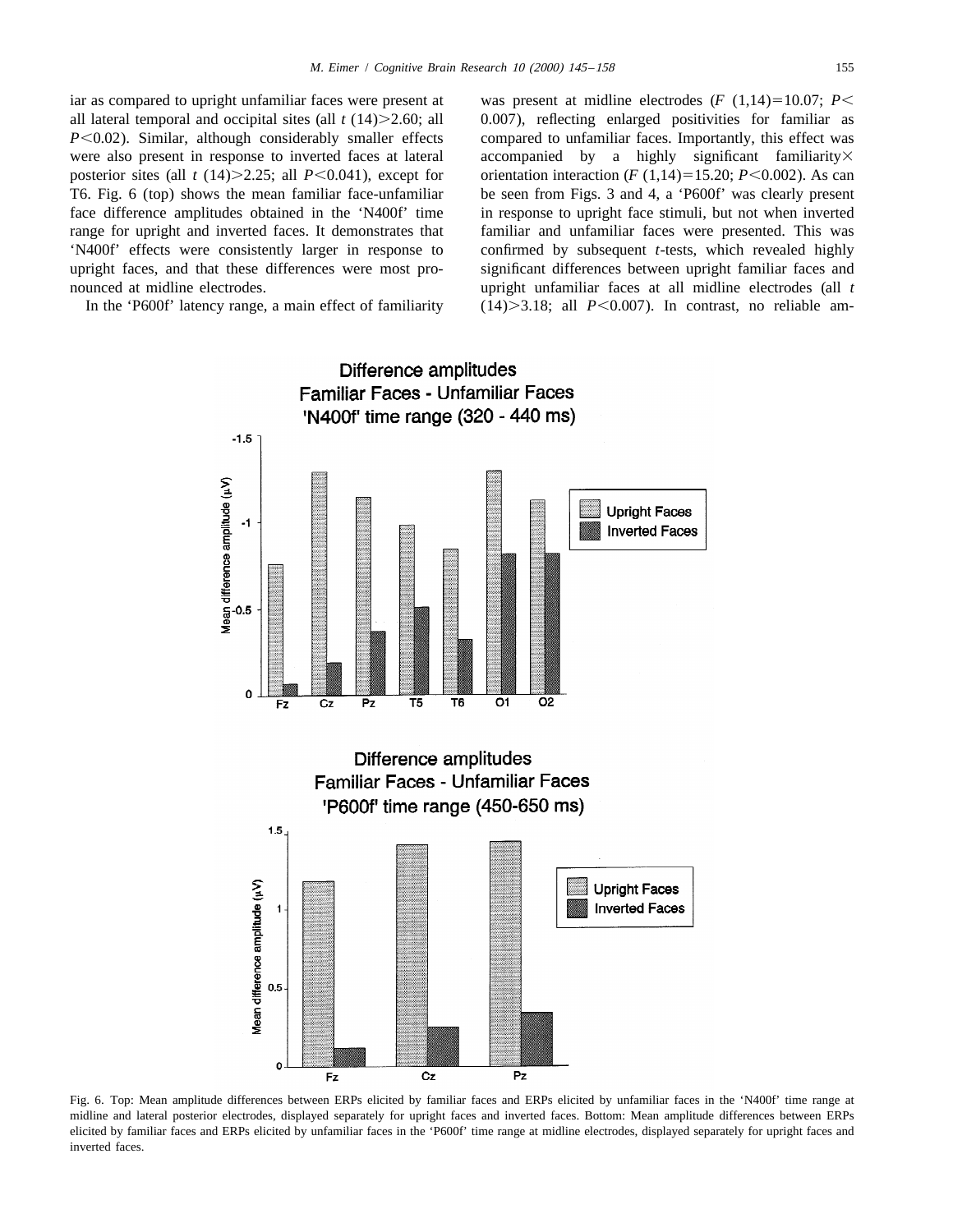plitude differences were obtained for familiar and unfamil-<br>ion. Unexpectedly, an enhanced N170 was not only iar inverted faces (all  $t$  (14)<1.34).<sup>3</sup> This pattern of effects obtained in response to inverted faces, but a

Event-related brain potentials have become an important confirming previous results [30]. tool in studying processes underlying face perception and Effects of attentional task demands on N170 amplitude recognition. Different face-specific ERP components are modulations and latency shifts induced by inverted faces likely to reflect successive stages in the processing of faces were studied in Part II where attention was either directed from the perceptual analysis and structural encoding of towards faces and houses ('Detect Repetitions') or was face components up to the classification and identification directed away from these stimuli to the primary task of of individual face stimuli. To understand if and how such detecting a single digit embedded within a letter string ERP components are related to face-specific processing ('Detect Digits'). The digit detection task was highly stages, it is essential to study how they are influenced by demanding, and this was reflected in significantly inexperimental manipulations that are known to have an creased error rates relative to the 'Detect Repetitions' task. impact on the quality of face perception and recognition. The fact that posterior N170 amplitudes were larger in the The present study investigated effects of face inversion on 'Detect Digits' task than in the 'Detect Repetitions' task the face-specific N170 component and on subsequent ERP also suggests that detecting digits among letters required modulations which are sensitive to the familiarity of faces. focal attention. In spite of these differences in attentional Photographs of familiar faces, unfamiliar faces, and houses demands, effects of face inversion on N170 amplitudes were presented either upright or upside-down, and particip- were very similar in both task conditions. This not in line ants responded to another stimulus category ('Detect with the idea that N170 amplitude modulations caused by Hands'), to repeated photographs ('Detect Repetitions'), or face inversion reflect increased demands on face processto digits embedded in character strings superimposed on ing modules when confronted with inverted faces, resulting the photographs ('Detect Digits'). in an attentional 'processing negativity' [29,17]. If this was

the results from Part I ('Detect Hands') again confirmed attention is directed towards face stimuli than under that faces elicit a N170 component at lateral temporal condition when attention is directed away from these electrodes as well as an increased positivity at midline sites stimuli. In contrast to effects of face inversion on N170 within the same time range. The N170 was not affected by amplitudes, N170 latency shifts were affected by attentionface familiarity, confirming previous results [12,3], and al task demands. While the N170 component was delayed indicating that this component reflects processes prior to for inverted relative to upright faces in the 'Detect the recognition and identification of individual faces. When Repetitions' tasks, it was delayed for inverted as well as compared to upright faces, the N170 was enhanced and for upright face stimuli in the 'Detect Digits' task where delayed in response to inverted faces, again confirming attention was directed away from the faces. Previous previous findings [2,29,30]. These effects were virtually studies have found delayed N170 components with upright identical for familiar and unfamiliar faces, suggesting that faces when the eyes were removed [10], or when attention they are not related to differences in face recognition was directed to single face components [20]. As N170 processes elicited by upright and inverted faces, but latency shifts may be linked to a delayed onset of originate from processing stages prior to face identifica- processes involved in the structural analysis of face

can also be seen in Fig. 6 (bottom), where the mean house stimuli (see Fig. 1). This effect was also found in familiar face–unfamiliar face difference amplitudes ob- Part II, and is inconsistent with a previous study [30] tained at midline sites in the 'P600f' time range are which reported N170 amplitude enhancements in response displayed for upright and inverted faces. No main effects to inverted faces, but not for other types of inverted of familiarity or familiarity Xorientation interactions were objects, including houses. Although it is unclear which obtained at lateral posterior electrodes. factors are responsible for this discrepancy, the present results indicate that N170 amplitude enhancements resulting from stimulus inversion may not be entirely face-**4. Discussion** specific. In contrast, N170 latency shifts were found for inverted faces, but not in response to inverted houses, thus

In line with previous studies  $[2-4,10-12,17,20,29,30]$ , correct, this effect should be more pronounced when components, these findings suggest that the timing of structural encoding processes can be affected both by <sup>3</sup>To test whether the 'P600f' was delayed for inverted face stimuli, two stimulus properties as well as by attentional factors. The additional analyses were conducted on ERP mean amplitudes obtained at configurational analysis of face features will be delayed midline sites between 600 and 700 ms, and 700 and 800 ms post-<br>stimulus, respectively. Between 600 and 700 ms, reliably enhanced<br>face inversion or the absence of face components [10]. It stimulus, respectively. Between 600 and 700 ms, reliably enhanced<br>positivities for familiar faces were found with upright stimuli at all<br>midline sites (all  $t$  (14)>2.43; all  $P$ >0.029), but not in response to<br>inverted fa

inverted faces. Beyond 700 ms post-stimulus, no significant familiarity effects were present for either upright or inverted faces. configurational analysis of faces towards the analysis of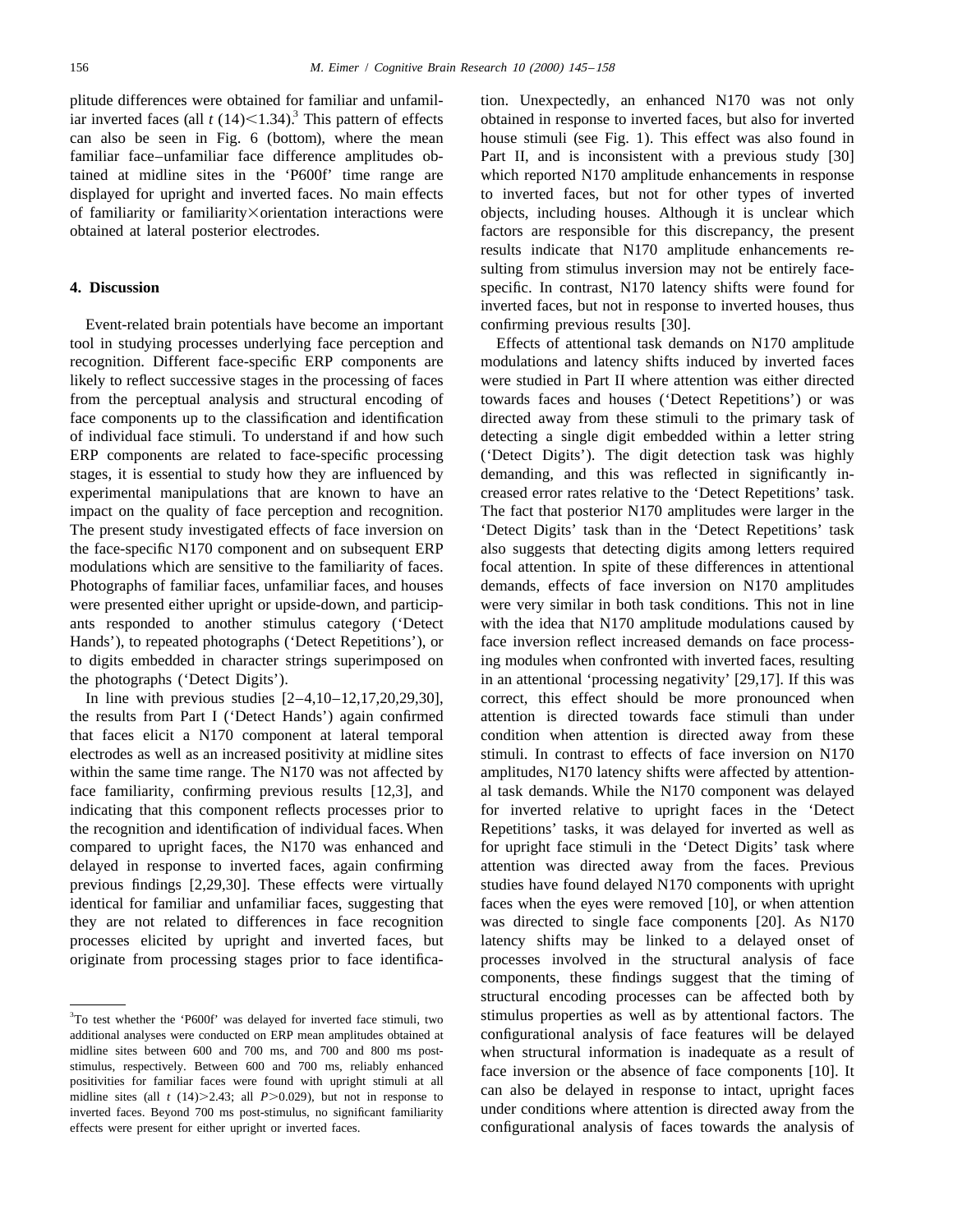individual face parts [20] or towards another demanding of a face with stored representations of individual faces

study the impact of face inversion on ERP components nodes in semantic memory can be accessed, resulting in sensitive to face familiarity ('N400f', 'P600f'). As face face identification. The present results suggest that the recognition is impaired when faces are presented upside- 'N400f' and 'P600f' reflect brain mechanisms involved in down [34,33], the idea that these components are electro- the activation of stored representations of familiar faces physiological markers of processes involved in face recog- and subsequent activations of semantic memory, while the nition entails that they should be strongly affected by face N170 is linked to the pre-categorical perceptual analysis of inversion. The results obtained in this experiment provide faces. The N170 may thus reflect similar processes as the clear evidence in favour of this hypothesis. Relative to face-specific N200 component recorded intracortically upright unfamiliar faces, upright familiar faces elicited an from ventral occipitotemporal cortex [1,22,28], although enhanced negativity between 300 and 450 ms post- the latency difference between these two components stimulus ('N400f') which was followed by enlarged makes it unlikely that they are produced by a common positivity between 450 and 650 ms ('P600f'). Both effects neural generator process. The 'N400f' and 'P600f' may be were largest at midline electrodes, and showed a cen-<br>related to the late face-specific positive potential (P350) troparietal maximum (see [12] and [3] for similar results). recorded from posterior lateral temporal and anterior In contrast, no reliable 'N400f' and 'P600f' components ventral temporal cortex which was found to be sensitive to were elicited at midline electrodes when faces were top–down influences [27]. Further studies employing highinverted, and this difference was reflected in significant density EEG recordings are necessary to determine the familiarity×orientation interactions. While no effects of scalp distribution of ERP components sensitive to face face familiarity were obtained at all for inverted faces in familiarity in order to relate them more directly to results the 'P600f' time range, small but significant differences obtained with fMRI and intracortical ERP recording, and between familiar and unfamiliar inverted faces emerged at to determine underlying neural generator processes. lateral posterior electrodes in the 'N400f' latency window (see Fig. 4). The presence of an attenuated 'N400f' for inverted familiar faces may reflect the fact that while face<br>inversion impairs face identification processes, it does not<br>**Acknowledgements** make face recognition entirely impossible. Inverted faces may have been successfully identified on some trials, and This research was supported by a grant from the Human<br>this may have resulted in a small but reliable 'N400f' Frontier Science Program (HFSP). The author thanks José

these studies, ERPs to familiar and unfamiliar faces were necessarily obtained in response to different face stimuli. It is therefore hard to completely rule out the possibility that **References** ERP differences between these two stimulus categories are at least partially caused by low-level visual feature differ-<br>ences between stimulus sets. Because stimulus inversion [1] T. Allison, A. Puce, D.D. Spencer, G. McCarthy, Electrophysiologi-<br>cal studies of human face percept preserves basic visual stimulus attributes, the presence of cipitotemporal cortex by face and non-face stimuli, Cerebral Cortex face familiarity effects for upright faces, and the attenua-<br>  $\frac{9(1999) 415-430}{2}$ . Bentin, T. Allison, A. Puce, E. Perez, G. McCarthy, Electro-<br>
[2] S. Bentin, T. Allison, A. Puce, E. Perez, G. McCarthy, Electrotion or absence of such effects for inverted faces observed<br>the second of tace perception in humans, J. Cogn.<br>physiological studies of face perception in humans, J. Cogn. in the present study cannot be due to systematic differ-<br>ences in visual-perceptual properties. The fact that face<br>[3] S. Bentin, L.Y. Deouell, Structural encoding and identification in inversion not only has strong effects on behavioural face processing: ERP evidence for separate processes, Cogn. Neuromeasures of face recognition [34], but also affects ERP psychol. 17 (2000) 35-54. components sensitive to face familiarity demonstrates a [4] K. Bötzel, S. Schulze, S.R.G. Stodiek, Scalp topography and components and cognitive and strong link between these components and cognitive and starting and stron strong link between these components and cognitive<br>processes involved in the recognition and identification of<br>[5] V. Bruce, A. Young, Understanding face recognition, Brit. J. familiar faces. This pattern of results provides support for Psychol. 77 (1986) 305-327. the idea that the 'N400f' and 'P600f' are generated by [6] G.M. Davies, H.D. Ellis, J.W. Shepherd, Face recognition accuracy brain processes underlying the recognition and semantic as a function of mode of representation, J. Appl. Psychol. 63 (1978)<br>180–187.

recognising individual faces is achieved by comparing  $_{243-252}$ . structural descriptions provided by the perceptual analysis [8] R. Desimone, T.D. Albright, C.G. Gross, C. Bruce, Stimulus

task (the present study). (face recognition units). When such units are activated due The main objective of the present experiment was to to their match with a structural description, person identity

this may have resulted in a small but reliable 'N400f'. Frontier Science Program (HFSP). The author thanks Jose<br>The sensitivity of the 'N400f' and 'P600f' to face van Velzen and Heijo van de Werf for their contributions to

- 
- 
- 
- 
- 
- 
- analysis of faces.<br>According to an influential model of face processing [5], [7] E. De Renzi, Current issues in prosopagnosia, in: H.D. Ellis et al.<br>(Ed.), Aspects of Face Processing, Nijhoff, Dordrecht, 1986, pp.
	-